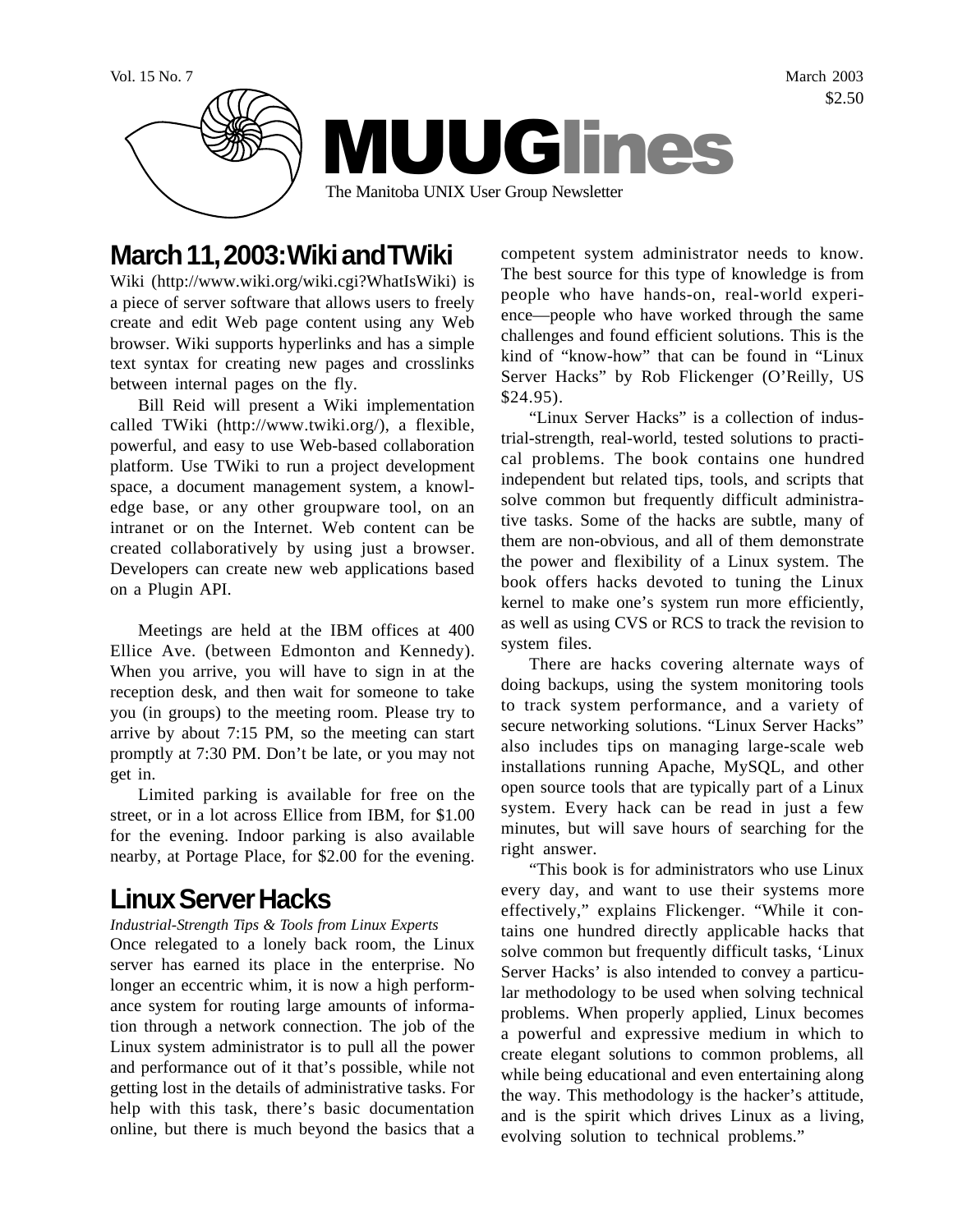Written by experts for intelligent, advanced users, O'Reilly's new Hacks Series have begun to reclaim the term "hacking" for the good guys. In recent years the term "hacker" has come to be associated with those nefarious black hats who break into other people's computers to snoop, steal information, or disrupt Internet traffic. But the term originally had a much more benign meaning, and you'll still hear it used this way whenever developers get together. O'Reilly's new Hacks Series is written in the spirit of true hackers—the people who drive innovation.

## **On Choosing OpenBSD For A Firewall**

*Brandon Newport, Appalachian Web Solutions*

My partner and I decided to evaluate different firewalls before actually putting anything into production. I have worked as a network and infrastructure security consultant for almost 10 years and have experience with various firewalls like Cisco PIX, CheckPoint Firewall-1, Gauntlet, and Raptor among a few lesser known firewalls. My partner has been a network, systems, and security administrator for 6 years and has worked with Linux, FreeBSD, Solaris, AIX and Windows Operating Systems as well as the firewalls CheckPoint Firewall-1 and Cisco PIX. We both knew that the firewall should be integrated into the system and if it was to be on an operating system, that operating system must be secure and have a good track record for security.

Our requirements were simple, we wanted a industry proven, stable, reliable, and most importantly secure firewall that was relatively easy to manage. We did not feel all these things were asking too much, so we also added speed. The firewall must be stateful, be able to watch for IP Options, Fragmented packets, and other strange anomalies such as port scans, etc. Both of us being comfortable with command line, we did not have a need for the firewall to have a graphical user interface (GUI).

We ruled windows out quickly with all the security issues released, which seems like a daily event. AIX, HP-UX, and Solaris were out of the question because the cost justification did not allow for such expensive platforms (especially being this hosting company was funded by us with no venture capitalist money). While CheckPoint does run on Linux we quickly ruled it out not only based on price but the number of vulnerabilities it has had in the past few years was among the highest of all the firewalls. It seemed as if it was between PIX and Linux running IPTABLES (we eliminated IPCHAINS because it is not stateful), we are familiar with the PIX interface and its strengths and weaknesses. We had someone willing to donate a PIX to us for our hosting company, and we did test it. The cost of maintenance and support was costly and we felt the cost justification for a commercial package was not feasible compared to the level of security that can be reached with an Open Source firewall. The technical merit of using a Cisco PIX was also greatly reduced when attempting to group similar objects. Cisco introduced grouped object into the 6.2.2 code for the PIX. The addition of objects into the groups is extremely antiquated compared to other firewalls that allow you to create

group objects fairly easily. One who is familiar with writing basic shell scripts would have no problem creating objects (or variables) in Open Source based firewalls. PDM can be installed onto the PIX which add additional management capabilities via a web browser (and eases the pain of creating groups); however, we did not want to add any additional services to the firewall unless absolutely needed.

While we started looking into IPTABLES, I had used OpenBSD for a couple other projects and discussed with my partner the possibility of trying OpenBSD running PF as the firewall in comparison to Linux running IPTABLES. Both being security minded, a quick evaluation of the facts pointed out that OpenBSD has only had one exploit in over 7 years—very impressive by itself, but that was not quite enough to move that direction. Researching both OSes for quite sometime specifically with security in mind, everything pointed to OpenBSD. Several excerpts from "Building Linux and OpenBSD Firewalls" (Chapter 4) explain why OpenBSD is actually a better firewall than Linux, while the book may be a little dated on the versions of OSes and also limits its Linux distribution to only RedHat it does explain the fundamental reasons for choosing OpenBSD over Linux which is what we were looking for. A well written article at http:// www.benzedrine.cx/pf-paper.html by Daniel Hartmeier explains that IPTABLES does not perform sequence number analysis. The sequence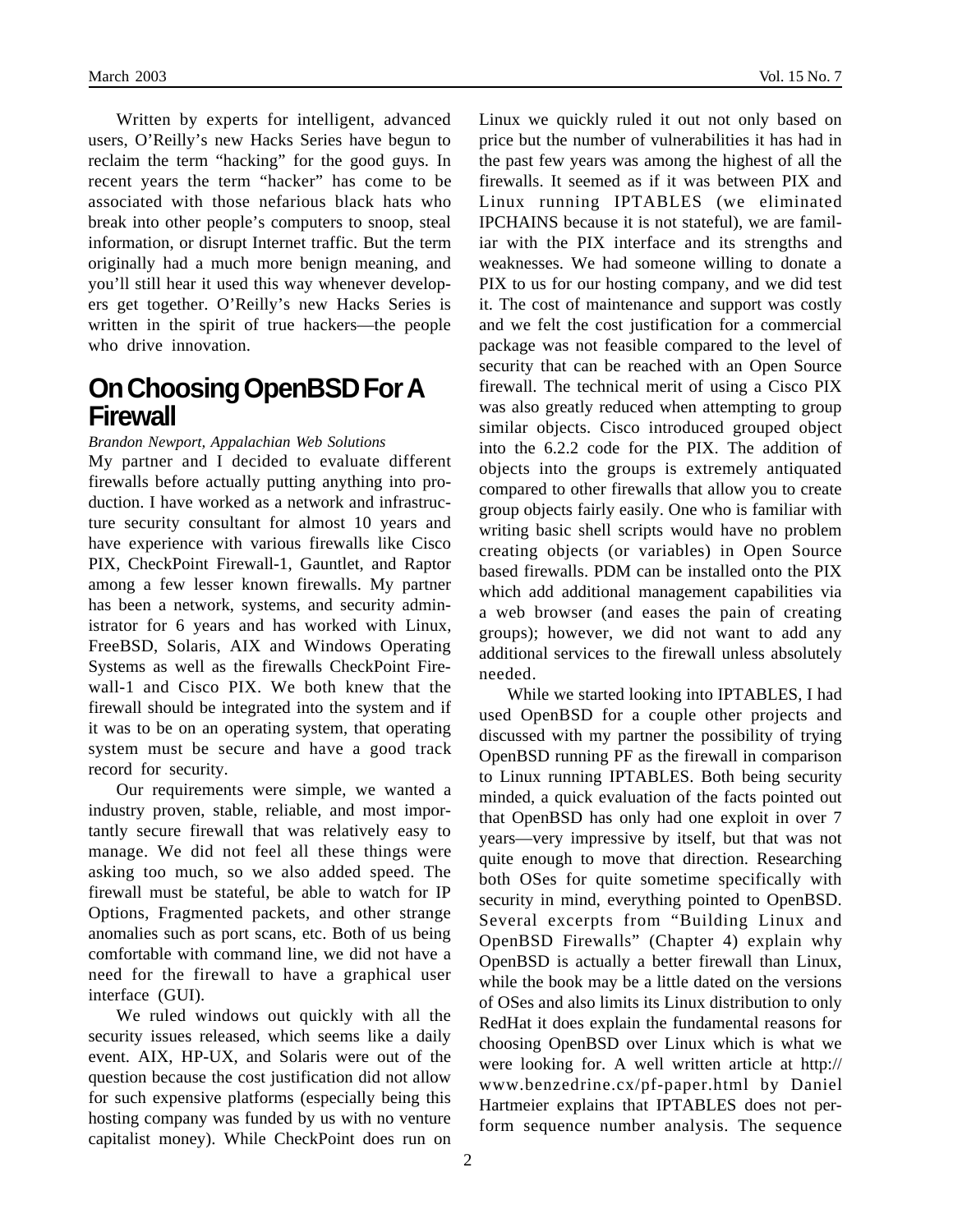number analysis gives a little added security by reducing the amount of information an attacker knows about the systems. The fact that OpenSSH, OpenSSL and PF were all written by OpenBSD people, also assisted in the decision, but actually testing the firewall proving that it was more than capable of handling loads and still maintaining its composure was what changed our minds.

We implemented OpenBSD 3.1 into our environment and have never thought twice about it. We obviously had to patch a security hole (OpenSSH) and watch for any new vulnerabilities like any good administrator. The upgrade was done using CVS and there were no problems with the update.

While most hosting companies do not implement firewalls and only lock the systems down at the OS layer (or they should if they don't), we did feel like this offers enough protection for our customers. We believe in best practices for security, which is to provide security in layers, the firewall being the first layer for our environment, second being the OS layer of each system, and third being the application level.

*[For example configurations and other detail, see http://www.deadly.org/article.php3? sid=20030301141353 –Ed.]*

# **The Desktop Linux Consortium**

Responding to the overwhelming interest in Desktop Linux, representatives from key firms and organizations announced the formation of the Desktop Linux Consortium (www.desktoplinux consortium.org), or DLC. The vendor-neutral association will promote interests and raise awareness of the emerging role and benefits offered by GNU/Linux on the desktop. Consortium members comprise both commercial companies and open source organizations that are developing and shaping the technology that will speed the adoption rate of Linux to the desktop.

Formation committee members represent community leaders and firms that are central to Desktop Linux-related technologies. Companies and organizations announcing support for today's announcement include ArkLinux, CodeWeavers, Debian, DesktopLinux.com, KDE, Linux Professional Institute (LPI), Lycoris, The Linux Terminal Server Project (LTSP), MandrakeSoft, NeTraverse, OpenOffice.org, Questnet (Support4Linux.com), Samba.org, theKompany, SuSE, TransGaming

Technologies, TrustCommerce, Xandros, and Ximian.

Additional companies will be announced shortly. Membership is open to those companies pioneering Linux and related technologies for desktop computing. Bruce Perens, long time Linux developer and well known open source community leader said, "The Desktop Linux Consortium will assure that there is fairness in all Desktop Linux-related issues and events. All vendors will be fully represented and the open source ethos will be respected."

Linus Torvalds, creator of Linux, said "We already have all of the tools, in Open Source software, necessary for 80 percent of office workers in the world: an office suite including spreadsheet, word processor, and presentation program; a web browser, graphical desktop with file manager, and tools for communications, scheduling, and personal information management. The Linux desktop is inevitable!"

Targeting the needs of corporate, institutional, and home users, the DLC will help shape the future of Linux on the desktop. Open standards, lower licensing fees, proven and reliable technologies, along with a vast worldwide developer base underscore GNU/Linux as the ideal software platform for end-user computing. Group initiatives will include trade shows, conferences, and participation in Consortium-sponsored public relations activities and programs.

Broad corporate participation in the DLC organizational meeting underscores the exploding interest in Desktop Linux. The DLC will serve to facilitate development of common messages on using Linux in personal desktop computing, in governmental systems and in schools to name just a few of the fast-emerging growth areas worldwide.

The Desktop Linux Consortium will be incorporated as a non-profit trade association. Membership is open to companies and open source organizations throughout the world who offer products that support Desktop Linux. Consortium provisions will allow both commercial and non-commercial projects to work side by side in delivering joint messages and programs that promote the adoption of Linux on the desktop.

The ultimate beneficiary of the Consortium is the computing public, which will be assured a vibrant, open, stable alternative to closed propri